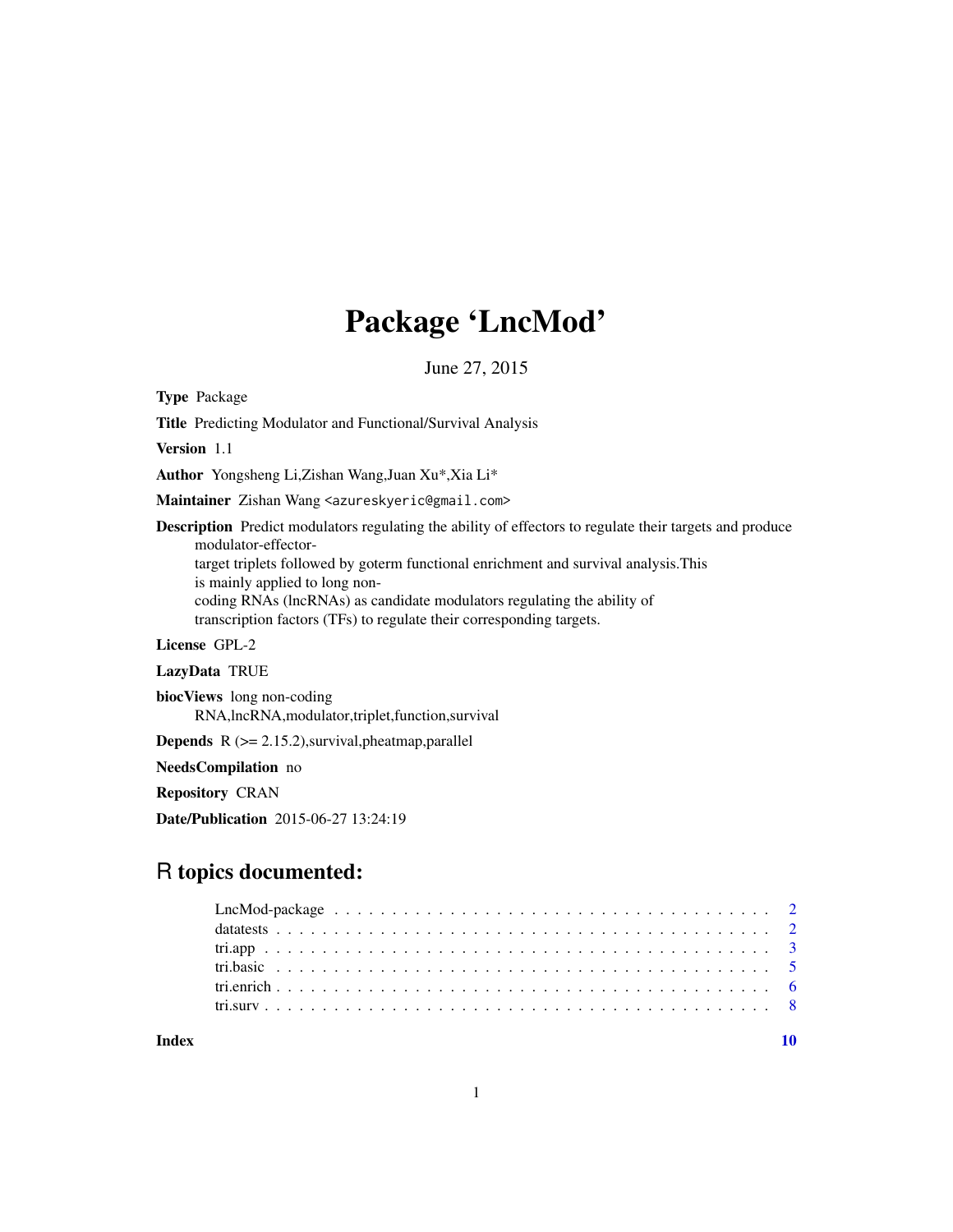<span id="page-1-0"></span>LncMod-package *LncMod*

#### Description

Modulator prediction and functional/survival analysis

datatests *Data for Examples*

#### **Description**

This object contains data for examples.

#### Format

A list with 18 variables:

- m\_app four lncRNA symbols of which,the first two,as a modulator,can affect the ability of effectors to regulate their corresponding targets,the third expression is not in initial expression profile,the last expression is in initial expression profile but not in filterd expression profile by IQR.
- ET a dataframe representing TF-target regulations,all of which are gene symbols,in glioblastoma.It includes 20 rows standing for 20 pairs of regulation and 2 columns (the first is TF and the second is corresponding target).
- M\_exp a dataframe representing lncRNAs expression profile in glioblastoma.It includes 4 rows standing for 4 lncRNAs and 451 columns standing for 451 samples.Its rownames are lncRNA symbols.
- E\_exp a dataframe representing TFs expression profile in glioblastoma.It includes 12 rows standing for 12 TFs and 451 columns standing for 451 samples.Its rownames are TF gene symbols.
- T\_exp a dataframe representing targets expression profile in glioblastoma.It includes 22 rows standing for 22 targets and 451 columns standing for 451 samples.Its rownames are target gene symbols.
- tri\_bs 2 lncRNA-TF-target (modulator-effector-target) symbol triplets whose factors are not only in expression profile (*M\_exp,E\_exp,T\_exp*),respectively,but also in the expression and survival profile (*exp\_sur*).
- tri\_enrich 30 lncRNA-TF-target symbol triplets in glioblastoma.
- background an character vector representing all genes expressed in glioblastoma.It includes 18275 gene symbols.
- GOterms a list with 3 goterms and corresponding gene symbols.
- GOterms\_mark a dataframe with two columns(the first is GOterm name,the second is the corresponding cancerhallmark to which goterm belongs).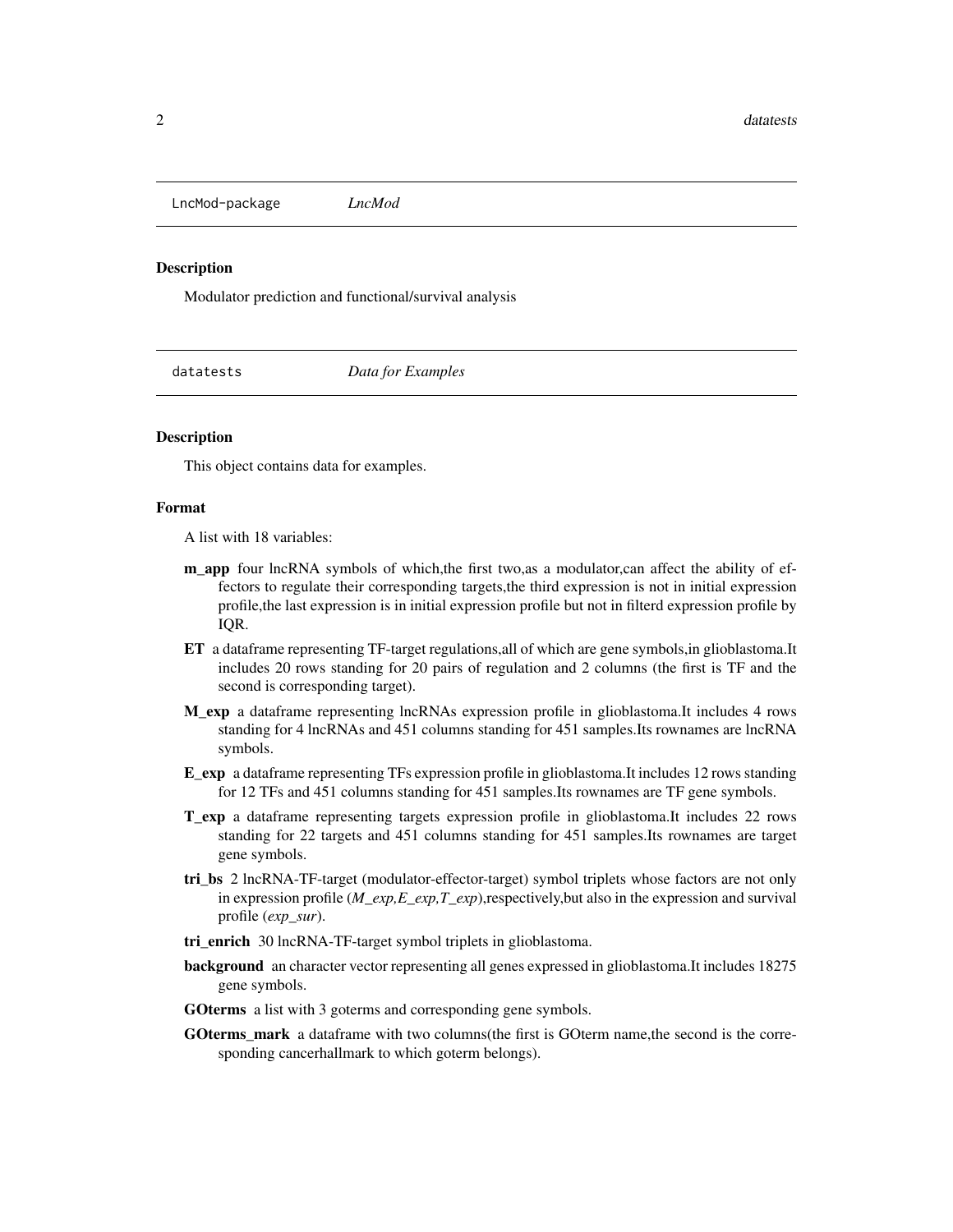#### <span id="page-2-0"></span>tri.app 3

- exp\_sur a dataframe representing expression and survival information.It includes 426 rows standing for samples (rownames are sample tags) and 6 columns(the first 4 columns are molecular names while the rest columns are the survival information).
- train a character vector representing 213 trainning sample tags(There is no significant difference in some irrelevant factors (eg:age,gender,et al) between trainning samples and testing samples).
- test a character vector representing 212 test sample tags.

#### Details

All epression data is from a study about glioblastoma.The survival information is from TCGA.

#### Source

Zhou Du,T. et al. *Integrative genomic analyses reveal clinically relevant long noncoding RNAs in human cancer* nature structural & molecular biology,20, 908-913 (2013).

tri.app *Modulators Prediction*

#### **Description**

This function predicts a modulator affecting the ability of a effector to regulate its targets based on expression profiles.

#### Usage

```
tri.app(ms, ET, M.exp, E.exp, T.exp, N = 0.25, method = "pearson",
      iqr.filter = c(log2(1.5), log2(1.5), log2(1.5)),cor.MvSET = c(0.3, 0.3), cor.EvST.dif = 0.45, cor.EvST.abs = 0.4,ET.fc.filter = log2(1.5), ET.p.filter = 0.01,
      rand = 100,correction="BH",cores=1)
```
#### Arguments

| ms    | a character string (vector) specifying candidate modulator names to predict.                                                                                        |
|-------|---------------------------------------------------------------------------------------------------------------------------------------------------------------------|
| FT.   | a dataframe representing effector-target regulations in which factors are effec-<br>tor/target names.                                                               |
| M.exp | a numeric data frame representing expression profile of candidate modulator<br>whose rownames is the candidate modulator names.                                     |
| E.exp | a numeric data frame representing expression profile of effectors whose row-<br>names are effector names and column number must be equal to $M_{\text{exp}}$ .      |
| T.exp | a numeric dataframe representing expression profile of targets whose rownames<br>are target names and column number must be equal to $M_{\text{exp}}$ .             |
| N     | a numeric (rangs from 0 to 0.5, default 0.25) specifying proportion, by which<br>LOW/HIGH sample group are extracted from a sorted modulator expression<br>samples. |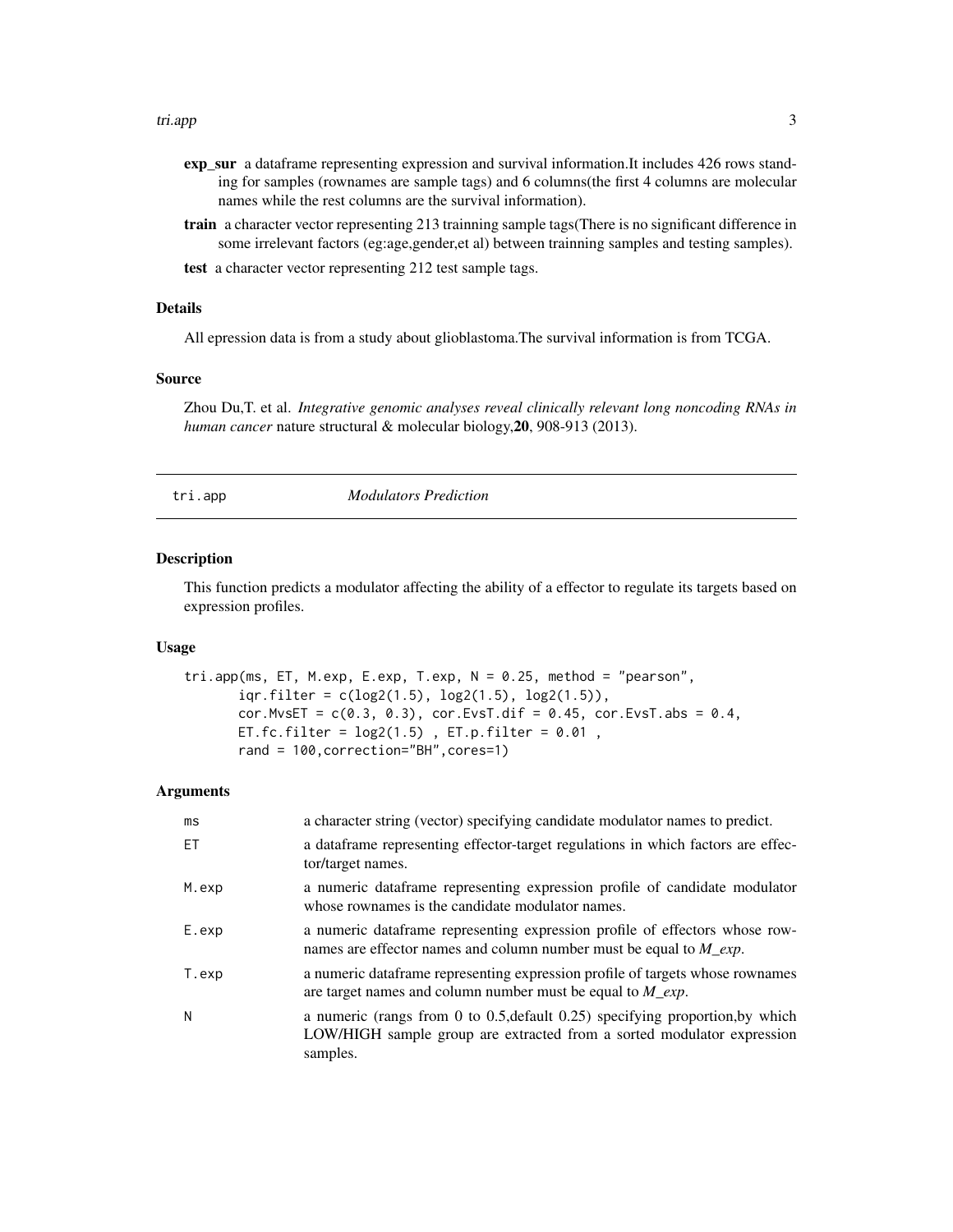<span id="page-3-0"></span>

| method       | a character string (default "pearson") indicating which correlation coefficient is<br>to be computed. One of "pearson" (default), "kendall", or "spearman", can be<br>abbreviated.    |
|--------------|---------------------------------------------------------------------------------------------------------------------------------------------------------------------------------------|
| igr.filter   | a numeric vector of the form c(modulator_iqr,effector_iqr,target_iqr) specify-<br>ing IQR threshold to filter expression profiles (default $(log2(1.5), log2(1.5),$<br>$log2(1.5))$ . |
| cor.MvsET    | a numeric vector of the form c(cor.MvsE,corMvsT) specifying threshold for cor-<br>relation between modulator and effector/target (default (0.3, 0.3)).                                |
| cor.EvsT.dif | a numeric (default 0.45) specifying threshold for difference between effector-<br>target correlation in LOW and HIGH sample group.                                                    |
| cor.EvsT.abs | a numeric (default 0.4) specifying threshold for effector-target correlation either<br>in LOW sample group or HIGH.                                                                   |
| ET.fc.filter | a numeric specifying threshold for fold change of effector expression in LOW<br>sample group versus HIGH (default $log2(1.5)$ ).                                                      |
| ET.p.filter  | a numeric specifying threshold for p value of effector expression in LOW sample<br>group versus HIGH (default 0.01).                                                                  |
| rand         | a numeric specifying the number of disturbance (default 100).                                                                                                                         |
| correction   | Correction method (default "BH") in one of p. adjust.methods.                                                                                                                         |
| cores        | The number of cores (default 1) to use, i.e. at most how many child processes<br>will be run simultaneously. Must be exactly 1 on Windows (which uses the<br>master process).         |

#### Details

Note:All the arguments without default value must be assigned.

This function running a time checked whether a modulator in a sets,one by one,can affect the ability of a effector sets to regulate their corresponding targets.Please go to *Kai Wang,M. et al. Genomewide identification of post-translational modulators of transcription factor activity in human B cells. Nature biotechnology,27, 829-837 (2009)* for detailed information.

The running time and the memory required was increasing as the possible triplets increased.To speed-up the analysis,the function implemented parallel computations when runned on multi-core machines. It used mclapply function in the parallel package to make use of all the CPUs available on the system, with each core simultaneously performing part of the runs.If the possible triplets are big,please work on a big memory machine.

#### Value

A list containing following components:

- triplets predicted triplets and related information,a 7 columns dataframe as following:
	- modulator effector target represented modulator/effector/target names,respectively;
	- R\_low R\_high effector-target correlation in LOW/HIGH sample group,respectively;
	- P\_value significance of the triplet;
	- fdr corrected P\_value by the assigned method;
- initialnot names of modulators whose expression is not in initial expression profile (*M.exp*);
- filterdnot names of modulators whose expression is in initial expression profile but not in filterd profile by IQR;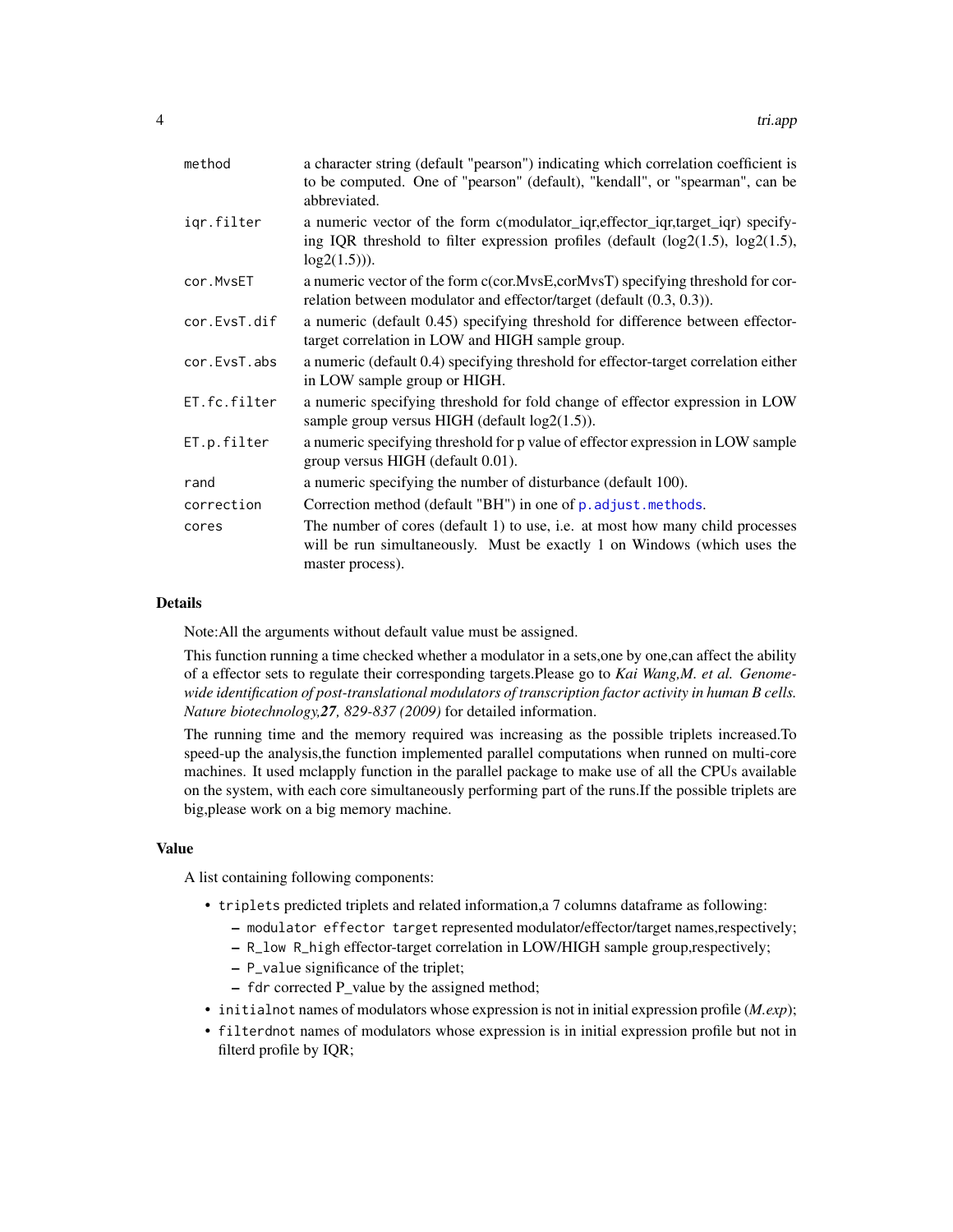#### <span id="page-4-0"></span>tri.basic 5

#### Examples

```
##Different types of candidate modulators to predict
##Here we take four candidate modulators for example
##Two for modulator;one for initialnot;one for filterdnot(see value section in details)
tri.app(ms=datatests[["m_app"]],ET=datatests[["ET"]],M.exp=datatests[["M_exp"]],
       E.exp=datatests[["E_exp"]],T.exp=datatests[["T_exp"]])
```
#### tri.basic *Overview of Triplets' Expression*

#### Description

Plot to show effector/target expression in a triplet (or triplets).

#### Usage

tri.basic(tri, M.exp, E.exp, T.exp, index = 1,  $N = 0.25$ )

#### **Arguments**

| tri   | a data frame (or matrix) representing triplets to plot in which the first column is<br>modulator id, the second is effector id and the third column is target id. The id<br>style must be consistent with rownames of <i>M.exp E.exp T.exp</i> , respectively. |
|-------|----------------------------------------------------------------------------------------------------------------------------------------------------------------------------------------------------------------------------------------------------------------|
| M.exp | a numeric dataframe (or matrix) representing modulator expression profile whose<br>rownames is modulator id.                                                                                                                                                   |
| E.exp | a numeric data frame (or matrix) representing effector expression profile whose<br>rownames is effector id.                                                                                                                                                    |
| T.exp | a numeric dataframe (or matrix) representing target expression profile whose<br>rownames is target id.                                                                                                                                                         |
| index | a numeric vector (default 1) specifying rowindex of triplets to plot.                                                                                                                                                                                          |
| N     | a numeric (rangs from 0 to 0.5, default 0.25) specifying proportion, by which<br>LOW/HIGH sample group are extracted from a sorted modulator expression<br>samples.                                                                                            |

#### Details

Note:All the arguments without default value must be assigned.

For each triplet,the plot consists of 3 parts.

The left-top is a barplot showing expression of effector in LOW/HIGH sample group. The righttop is a scatter diagram with a linear fitted line using the function *lm*.The scatter diagram shows expression of target versus effector in LOW/HIGH sample group in which red is the HIGH while green is the LOW.The right-bottom is a barplot showing expression of target in LOW/HIGH sample group.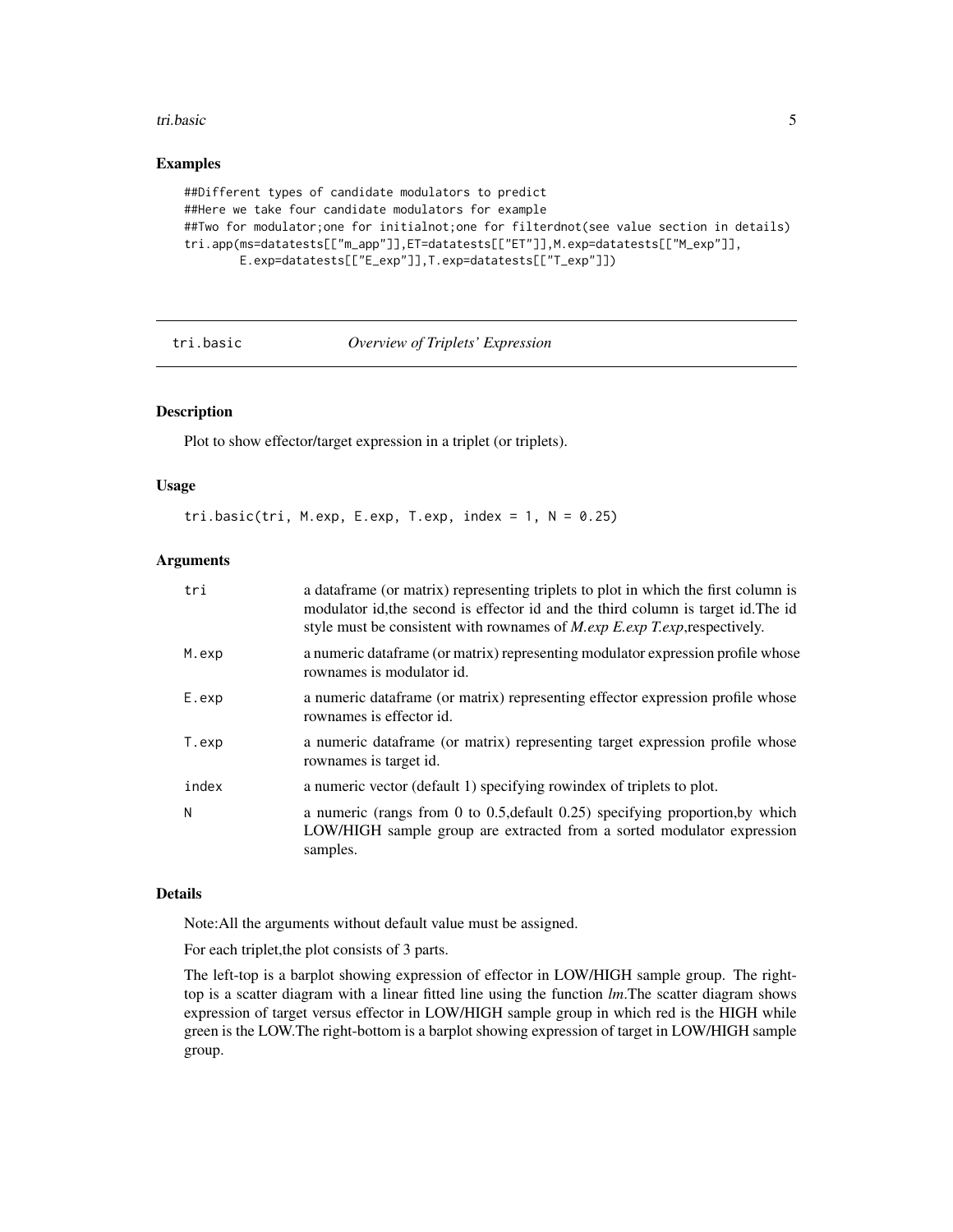<span id="page-5-0"></span>A dataframe whose rownames represent rowindex of triplets and columns represent 6 kinds of value of the plot (P\_effector\_target, P\_effector, P\_target, R\_low, R\_high, P\_low, P\_high).

- P\_effector\_target the significance of linear fitted lines;
- P\_effector the significance of difference between effector expression in LOW/HIGH sample group.
- P\_target the significance of difference between target expression in LOW/HIGH sample group.
- R\_low the effector-target correlation in LOW sample group;
- R\_high the effector-target correlation in HIGH sample group;
- P\_low the significance of R\_low;
- P\_high the significance of R\_high;

#### Examples

```
#One triplet
tri.basic(tri=datatests[["tri_bs"]],M.exp=datatests[["M_exp"]],
          E.exp=datatests[["E_exp"]],T.exp=datatests[["T_exp"]])
#Two triplets (or more)
tri.basic(tri=datatests[["tri_bs"]],M.exp=datatests[["M_exp"]],
         E.exp=datatests[["E_exp"]],T.exp=datatests[["T_exp"]],
 index=c(1,2)
```

| <b>Modulator Functional Enrichment</b><br>tri.enrich |
|------------------------------------------------------|
|------------------------------------------------------|

#### Description

Targets of a modulator in the triplets is enriched to GOterms based on the hypergeometric distribution. It can also owe GOterms to disease hallmarks at the same time.

#### Usage

```
tri.enrich(tri, GOterms, background, inter.thr = 2,
          GOterms.mark = NULL,correction="BH")
```
#### Arguments

| tri        | a data frame (or matrix) representing the triplets used to enrich. The first column<br>is modulator; the second column is effetor; the third column is target. |
|------------|----------------------------------------------------------------------------------------------------------------------------------------------------------------|
| GOterms    | a list whose variable is a GO term name and the content is genes annotated on<br>the GOterm.                                                                   |
| background | a vector containing a gene set in which GO term annotated genes must be. Its id<br>style must be consistent with the id format in <i>GO terms</i> .            |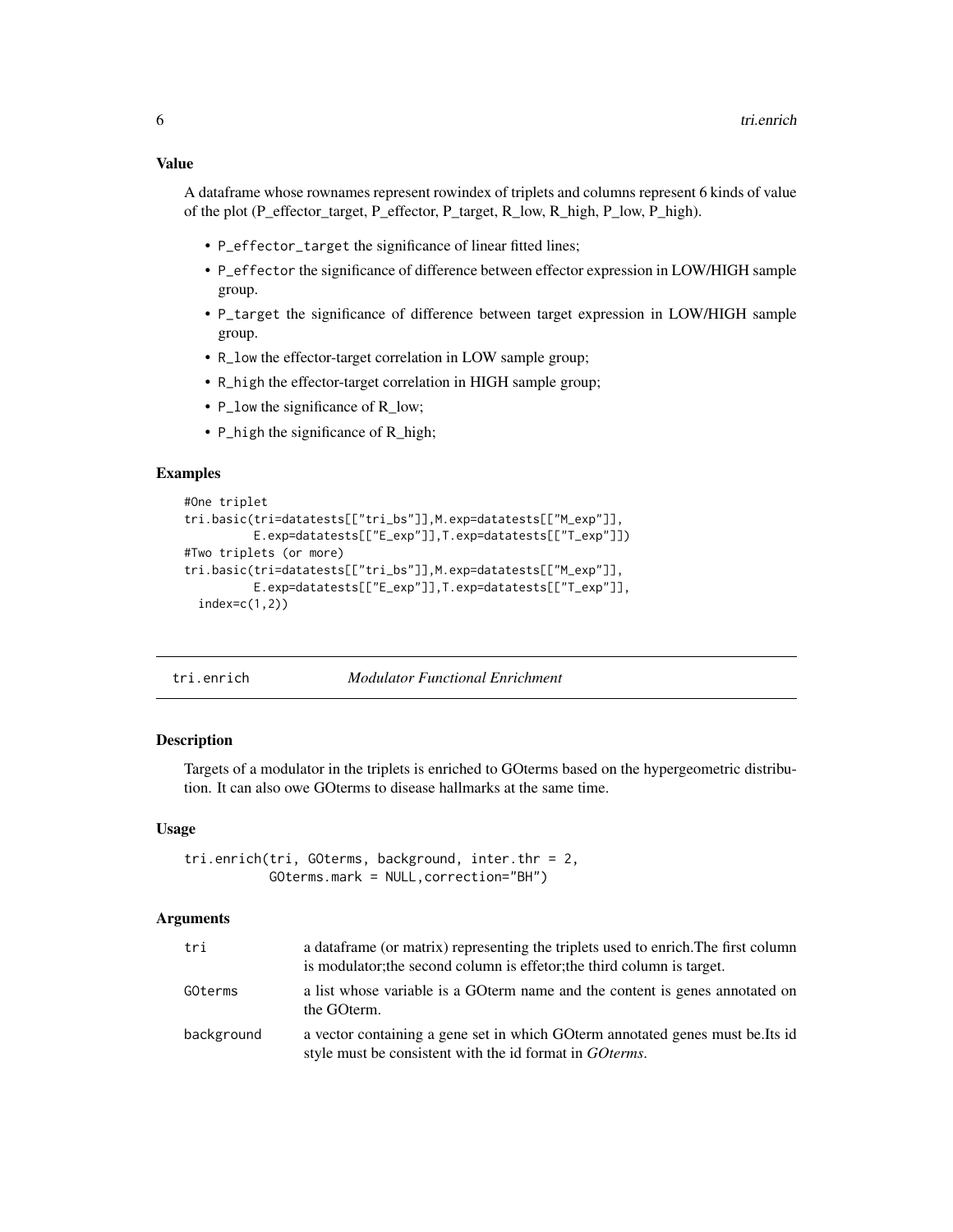#### <span id="page-6-0"></span>tri.enrich 7

| inter.thr    | a numeric (default 2) representing min number of intersection between a modu-<br>lator's targets and a GO terms genes.                                                                   |
|--------------|------------------------------------------------------------------------------------------------------------------------------------------------------------------------------------------|
| GOterms.mark | a data frame (or matrix; default NULL) with 2 columns in which the first repre-<br>sent GO term sets to be enriched while the second represent hallmark to which<br>the GO term belongs; |
| correction   | correction method (default "BH") in one of p. adjust. methods.                                                                                                                           |

#### Details

Note:All the arguments without default value must be assigned.

If *background* is NULL,then targets of a modulator is enriched to the GOterms genes passed in; If *background* is not NULL,then targets of a modulator is enriched to the GOterms genes filterd by the background.

If *GOterms.mark* is NULL,it only do GOterms enrichment; If *GOterms.mark* is not NULL,it also owe GOterms to disease marks.

#### Value

If *GOterms.mark* is NULL,it is a 6 column dataframe as following:

- modulator the modulator name;
- GOterm the GOterm name;
- mtarnum the target number of a modulator;
- GOtarnum the gene number of a GOterm;
- internum the number of intersected factor between a GOterm genes and a modulator targets;
- P\_value the significance of enrichment;
- fdr corrected P\_value by the assigned method;

If *GOterms.mark* is not NULL,it added a seventh column(named "mark" representing the disease mark) besides six columns above.

#### See Also

#### [phyper](#page-0-0)

#### Examples

```
#Functional enrichment without disease hallmarks
tri.enrich(tri=datatests[["tri_enrich"]],GOterms=datatests[["GOterms"]],
          background=datatests[["background"]])
#Funtional enrichment with disease hallmarks
tri.enrich(tri=datatests[["tri_enrich"]],GOterms=datatests[["GOterms"]],
          background=datatests[["background"]],
  GOterms.mark=datatests[["GOterms_mark"]])
```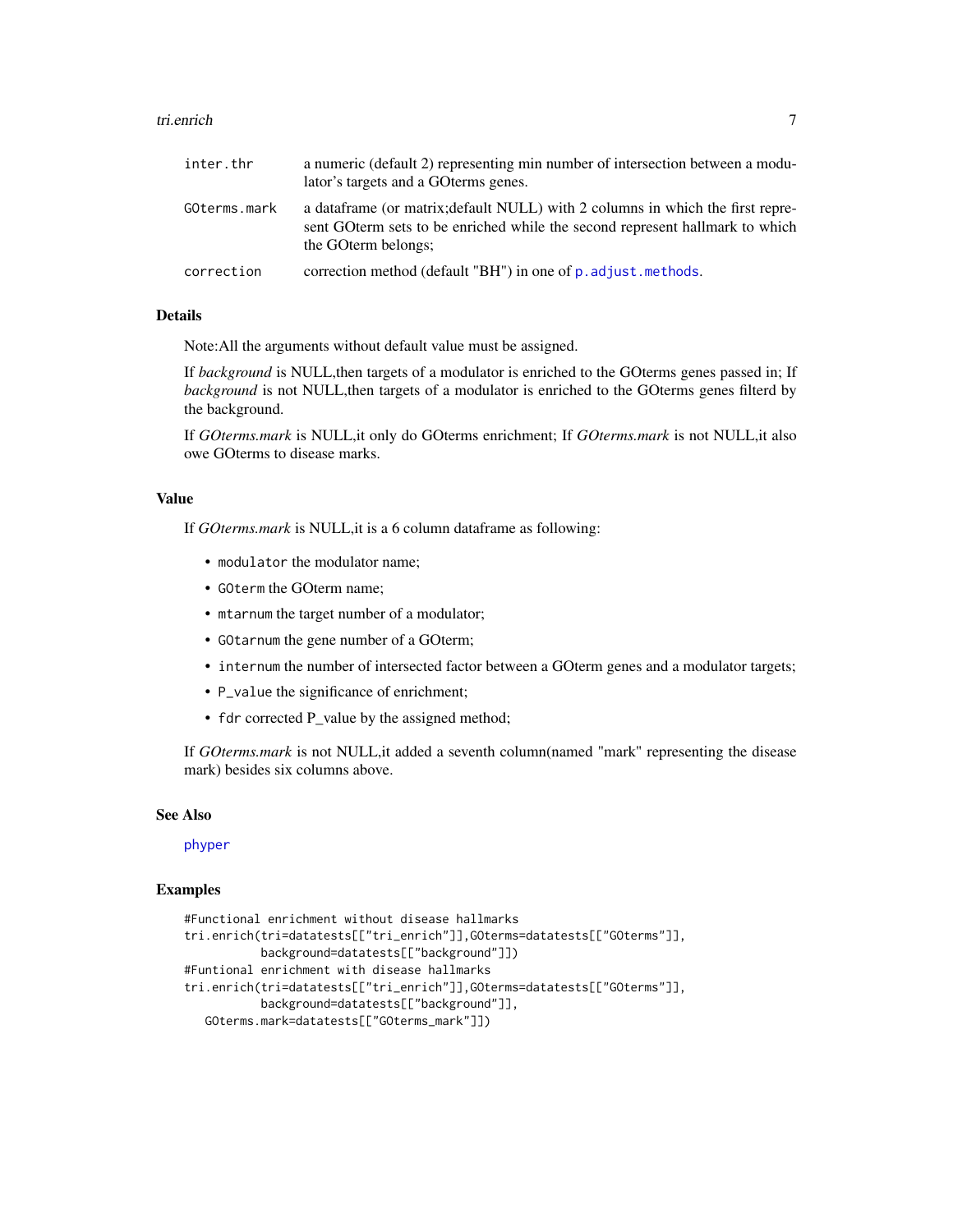<span id="page-7-0"></span>

#### Description

Generate plots describing expression and survival comparison for train/test sample groups of a triplet (or triplets).

#### Usage

tri.surv(tri, exp.sur, train, test, index = 1)

#### Arguments

| tri     | a character string dataframe (or matrix) specifying triplets in which the first<br>column is modulator, the second is effector, the third is target.                                        |
|---------|---------------------------------------------------------------------------------------------------------------------------------------------------------------------------------------------|
| exp.sur | a data frame specifying expression and survival information. Its rownames are<br>sample names. Its colnames are factor names in triplets and survival tag (see<br>example data in details). |
| train   | a character string vector specifying train sample names.                                                                                                                                    |
| test    | a character string vector specifying test sample names.                                                                                                                                     |
| index   | a numeric vector (default 1) reprsenting rowindex of triplets analyed.                                                                                                                      |

#### Details

Note:All the arguments without default value must be assigned.

For the output,a triplet corresponds 6 plots, 3 for train samples and 3 for test samples. For train sameples,one plot is to show expression of triplet,another is to show risk scores,the other is comparison of survivorship curve between highrisk and lowrisk sameples.

#### Value

A dataframe whose rows represent different triplets while columns represent 15 kinds of information on the triplet. The columns are:

- modulator the modulator name;
- effector the effector name;
- target the target name;
- coef\_modulator the *coxph* coefficient of modulator;
- p\_modulator the significance of *coef\_lnc*;
- coef\_effector the *coxph* coefficient of effector;
- p\_effector the significance of *coef\_effector*;
- coef\_target the *coxph* coefficient of target;
- p\_target the significance of *coef\_target*;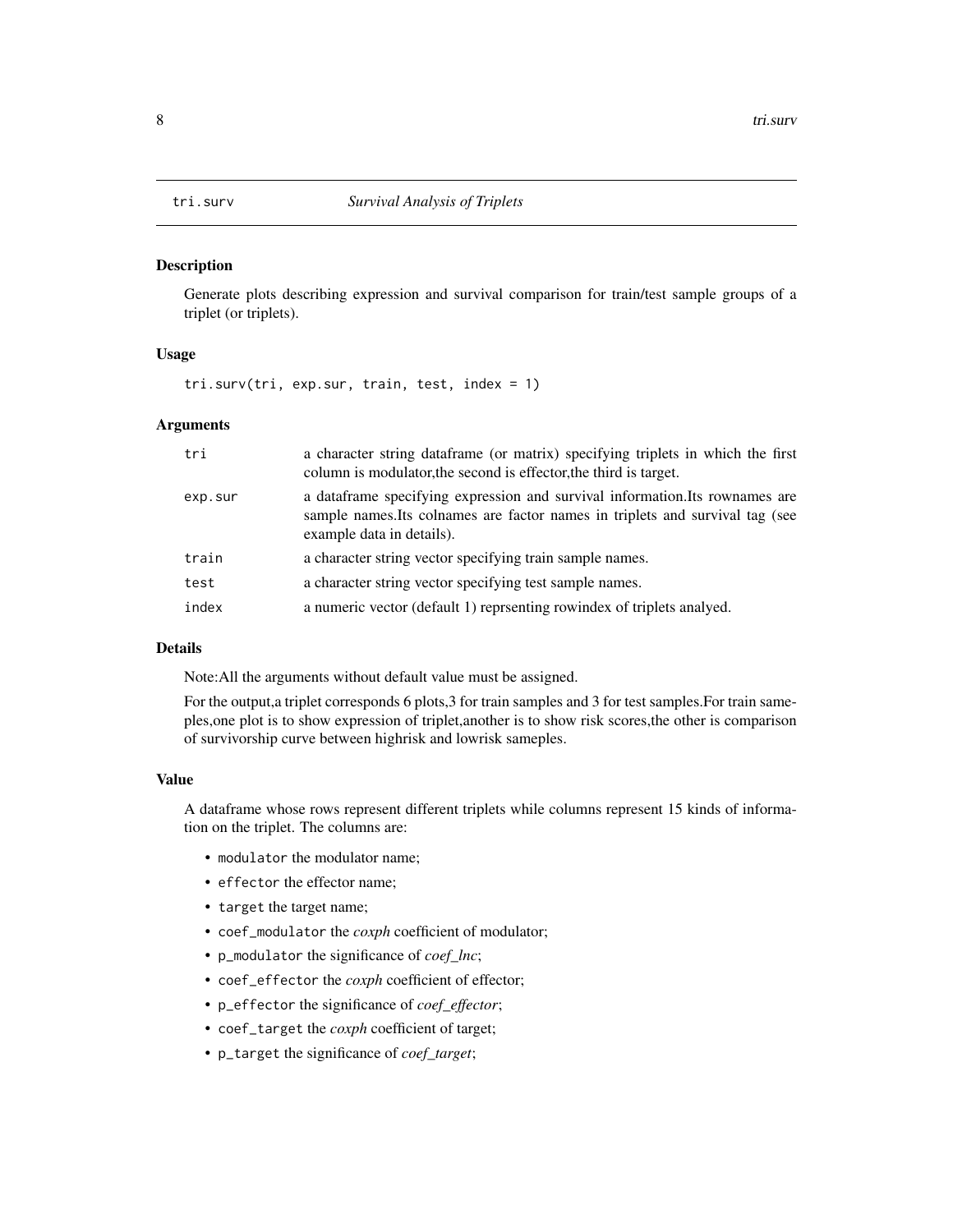#### <span id="page-8-0"></span>tri.surv 9

- N\_train1 the sample number with low risk score in train sameples;
- N\_train2 the sample number with high risk score in train sameples;
- dif\_train the significance of survival difference between low/high risk sameples in train samples;
- N\_test1 the sample number with low risk score in test sameples;
- N\_test2 the sample number with high risk score in test sameples;
- dif\_test the significance of survival difference between low/high risk sameples in test samples;

#### See Also

[coxph](#page-0-0),[Surv](#page-0-0),[survdiff](#page-0-0)

#### Examples

```
#a triplet
tri.surv(tri=datatests[["tri_bs"]],exp.sur=datatests[["exp_sur"]],
         train=datatests[["train"]],test=datatests[["test"]])
#two triplets(or more)
tri.surv(tri=datatests[["tri_bs"]],exp.sur=datatests[["exp_sur"]],
         train=datatests[["train"]],test=datatests[["test"]],
 index=c(1,2))
```